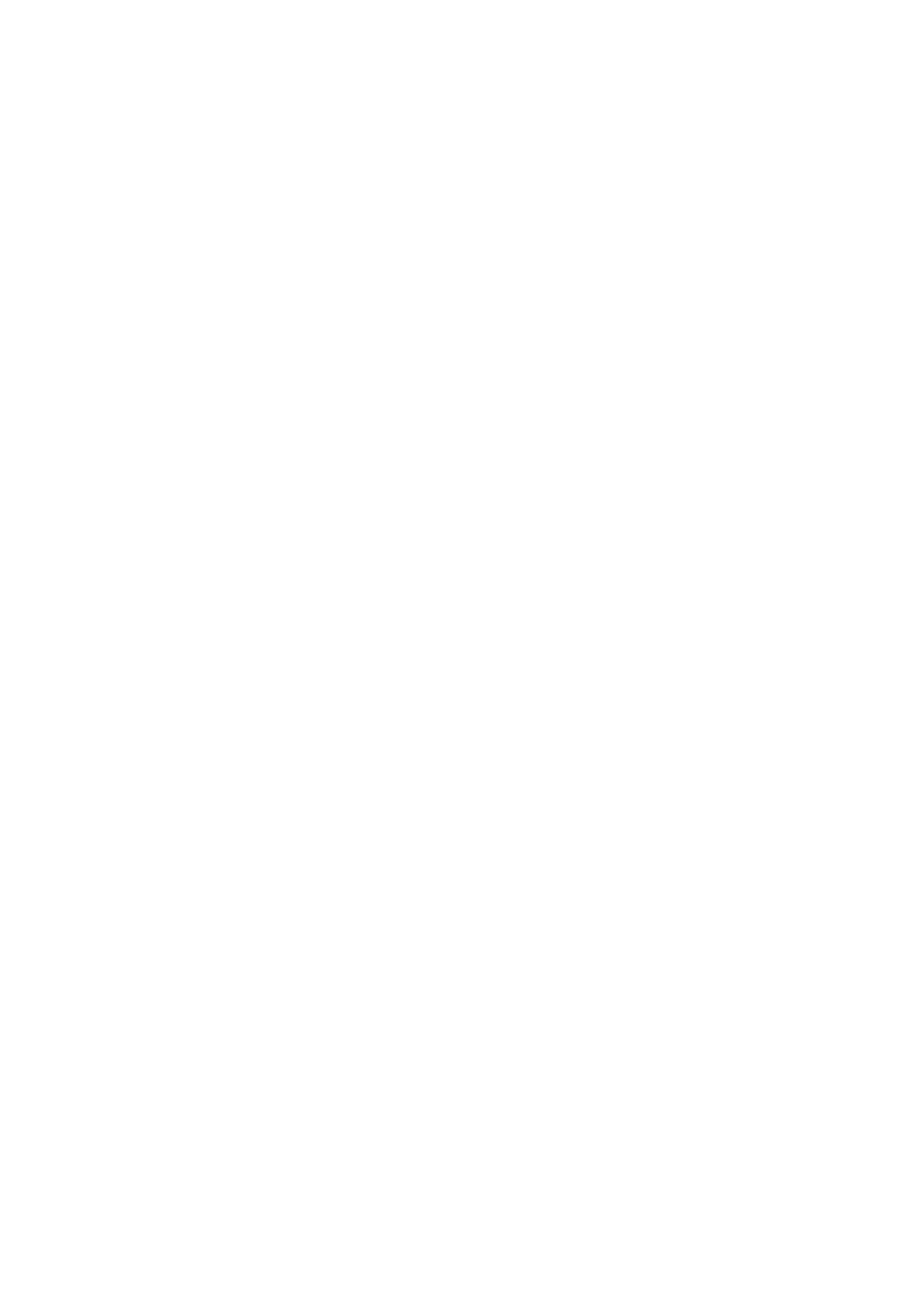

# **Challenges you may face when deploying large scale IoT projects**

#### **Cellular technology has evolved over time to address the early barriers to adoption in IoT.**

Cellular LPWAN now caters for low power, long battery life needs, while 5G addresses high bandwidth, ultra-low latency requirements.

Radio access technologies provide one layer of the solution. Conexa goes further and addresses a wide range of technical, commercial and operational challenges such as:





#### **Roaming and Data Restrictions**

Some applications or territories have regulations which limit the type of services which can be used (permanent roaming restrictions), or where data can be transmitted and stored (data sovereignty).

#### **Complex Cellular Technology Landscape**

Selecting the right radio technology or adopting eSIM requires the right component choices and process changes. Connectivity providers need to simplify and automate to optimise development cycles.

#### **Connectivity Supplier Overheads**

Integrating with multiple radio networks and different management platforms has resource, cost and skill overheads. A single platform and network integration is the optimum solution.

#### **Inconsistent Service and Support**

Operationally, a single point of contact is required to manage radio network operators and provide consistent high-quality support throughout the entire product lifecycle.

#### **High Network Availability**

Connectivity providers need to provide management tools, implement end to end monitoring of connections and the support services to proactively resolve any outages in radio or core networks.



#### **Lack of commercial flexibility**

IoT use cases have different data, operational and business model requirements. Flexible tariffs and commercial constructs are required to simplify procurement and end-user billing.

#### **Cyber Security**

Only authorised devices should connect to enterprise servers or cloud infrastructure. Data must be transmitted securely and handled in accordance with regulations such as GDPR and ISO 27001.

#### **Cloud Integration and Scalability challenges**

Zero touch provisioning of IoT devices and autoenrolment with cloud service providers (AWS, Azure, Google Cloud) is required to automate deployments and enable scalability.

#### **Vendor and Technology Lock-in**

Having the flexibility to mitigate quality, commercial and roaming issues is critical. Being locked in to a technology or to a single vendor is a big risk given the costs involved in switching SIMs post deployment.

#### **Fraud Detection**

Mechanisms are needed to automatically identify and block unauthorised usage. Attempts to use SIMs in other devices or use devices in unapproved countries have the potential to compromise security or create bill-shock.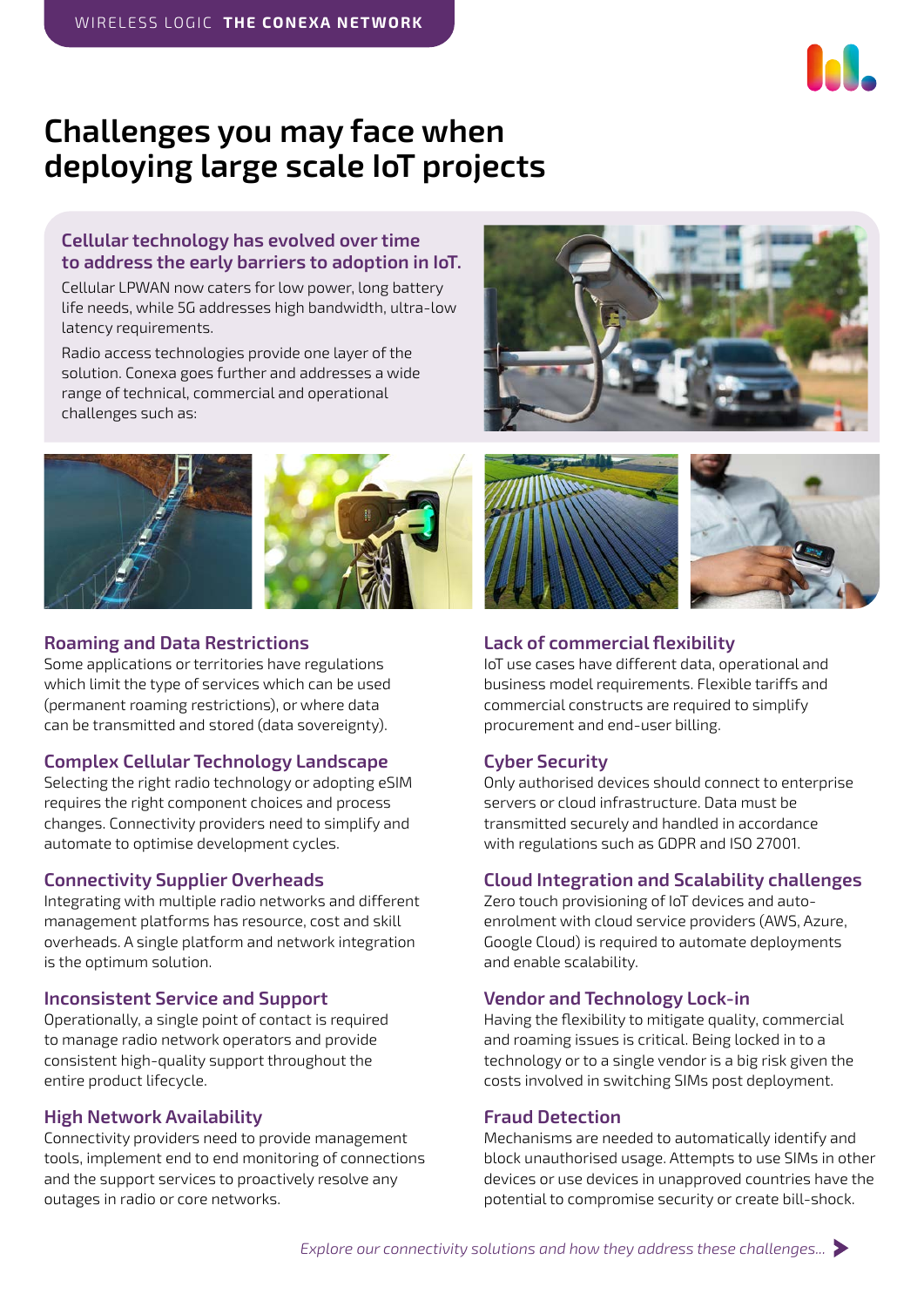# <span id="page-3-0"></span>**Our Connectivity Solutions**

# **Local Deploy**

For national or regional deployments with cost sensitive or low-latency requirements. Select from single or multi-network options and low or high data tariffs, to suit your application requirements.

# **Global Deploy**

A single SIM for global deployments. Leverage global or regional multi-network roaming options for optimum coverage. Use remote SIM provisioning services for multi-IMSI SIMs and eSIMs to help economise, or to mitigate quality or regulatory issues with radio networks.





# **Ultra-High Availability**

On-SIM controls detect and initiate immediate failover to an alternative radio and core network infrastructure, mitigating the impact of network performance issues.

# **Cloud Secure**

Enhance security, deployment flexibility and scalability by using on-SIM technology for zero-touch onboarding of devices to services built on AWS, Azure or Google Cloud.



# **Low Power**

For sensor applications which have economy of scale challenges such as longer battery life, strict size or cost limits, which are deployed in massive volumes on a deploy- and-forget basis.

## **Remote SIM Provisioning**

Advanced rules engines and on-SIM applications enable zero-touch provisioning which enhance the flexibility, resilience and security of your products.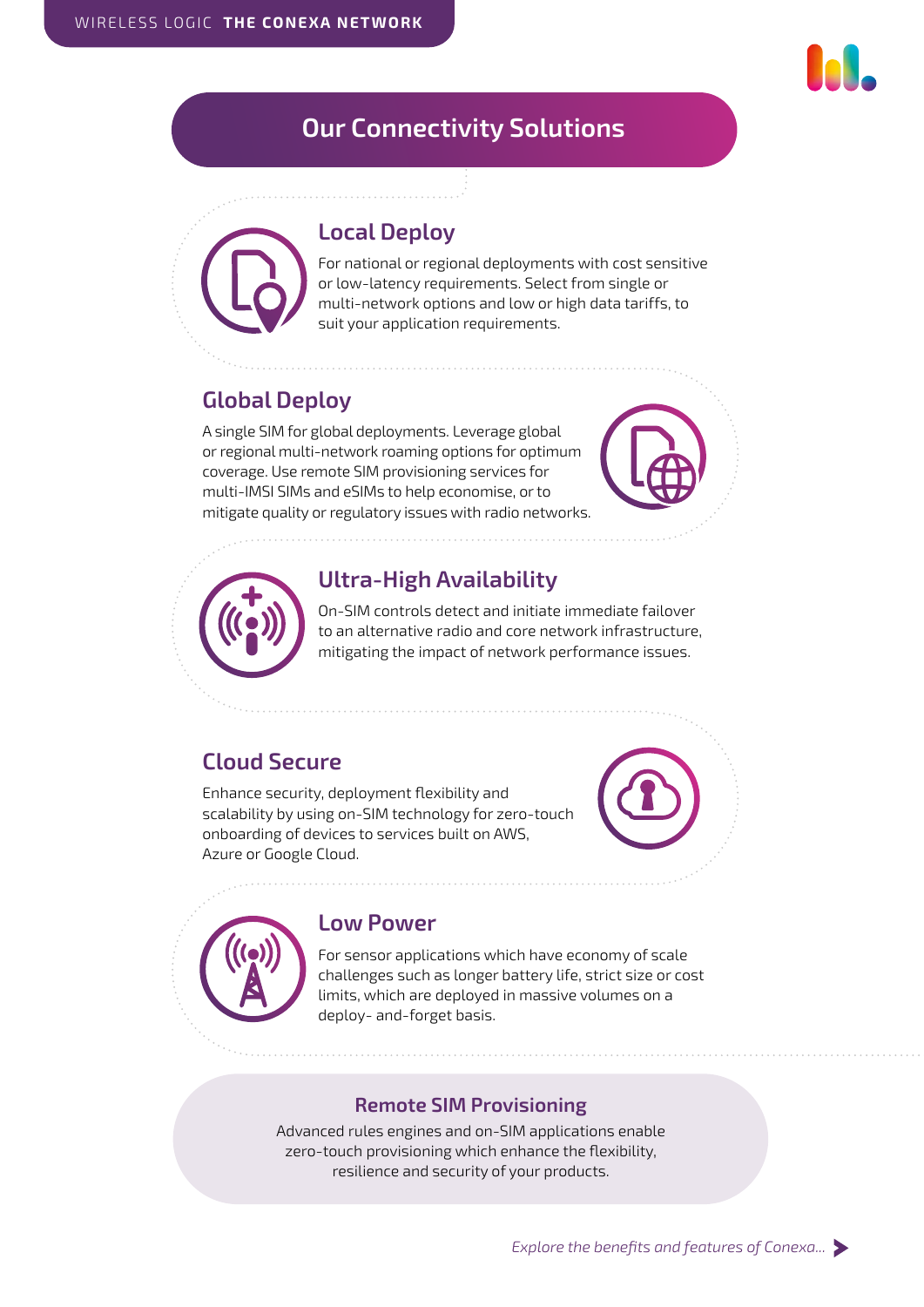

# <span id="page-4-0"></span>**Conexa features and network capabilities**

Conexa uses the best available technologies to help you to create **robust, secure** and **scalable IoT solutions,** while having **control** of the cost of ownership.



### **Global Deployment with a single SIM**

We provide a single SIM for global deployments and a range of local connectivity solutions for the key global markets.

# **Network of Networks**

Conexa is a full-service and independent connectivity platform solution with interconnects to an eco-system of 50+ radio network partners.

#### **Single Point of Integration & Control**

Our carrier-grade private infrastructure provides cost effective and secure access to all our radio network partners through a single interconnect.

#### **GSMA Compliant**

With the Conexa network, we are a GSMA compliant, licensed IoT operator and can build our own SIM profiles or in partnership with MNOs.

#### **Protecting your Data and Reputation**

Private network infrastructure and features like IMEI locking, white or blacklisting, VPNs and Private APNs protect your devices and data.

#### **Multi-Service Capability**

Conexa supports Data, Voice, SMS on the legacy and current cellular bearers; 2G, 3G, 4G (LTE Cat-1 to Cat-6), LPWAN (NB-IoT, LTE-M) and 5G.

#### **Solution Design Consultation**

Our Solutions team will help you make the right technical and commercial choices for successful deployment of your products and services.

욵

**Always On Connectivity** Conexa was built for IoT. A dual redundant core

network with automatic failover ensures high availability needs can be met.

#### **SIM and Device Management**

SIMPro and DevicePro provide remote manageability, insights and detailed analysis of device behaviours and performance.

#### **Zero-Touch Provisioning**

Conexa includes a remote provisioning platform (RSP) and advanced rules engines to automate management and control of SIMs.

#### **Advanced on-SIM Technology**

SIM applets, multi-IMSI and eSIM technology enhance security, resilience and flexibility which enables you to enter new markets quickly.

## **Cloud Secure and Scalable**

Advanced on-SIM security automates device authentication and secure cloud registration enabling dynamic and scalable deployments.

#### **T** Optimise and Economise

Adapt connectivity according to your deployment plans, lifecycle requirements or to mitigate any radio network performance or commercial issues.

#### **Device Testing and Compliance**

Our Solutions team provide integration advice and device testing services to ensure your product is compliant and performs as required.

# **O** SIMPro

- **⊘** Smart connectivity management platform
- Optimise your costs and pre-empt issues through powerful insights
- Automate your connectivity
- $\odot$  Help and support in real time
- Unified and flexible billling

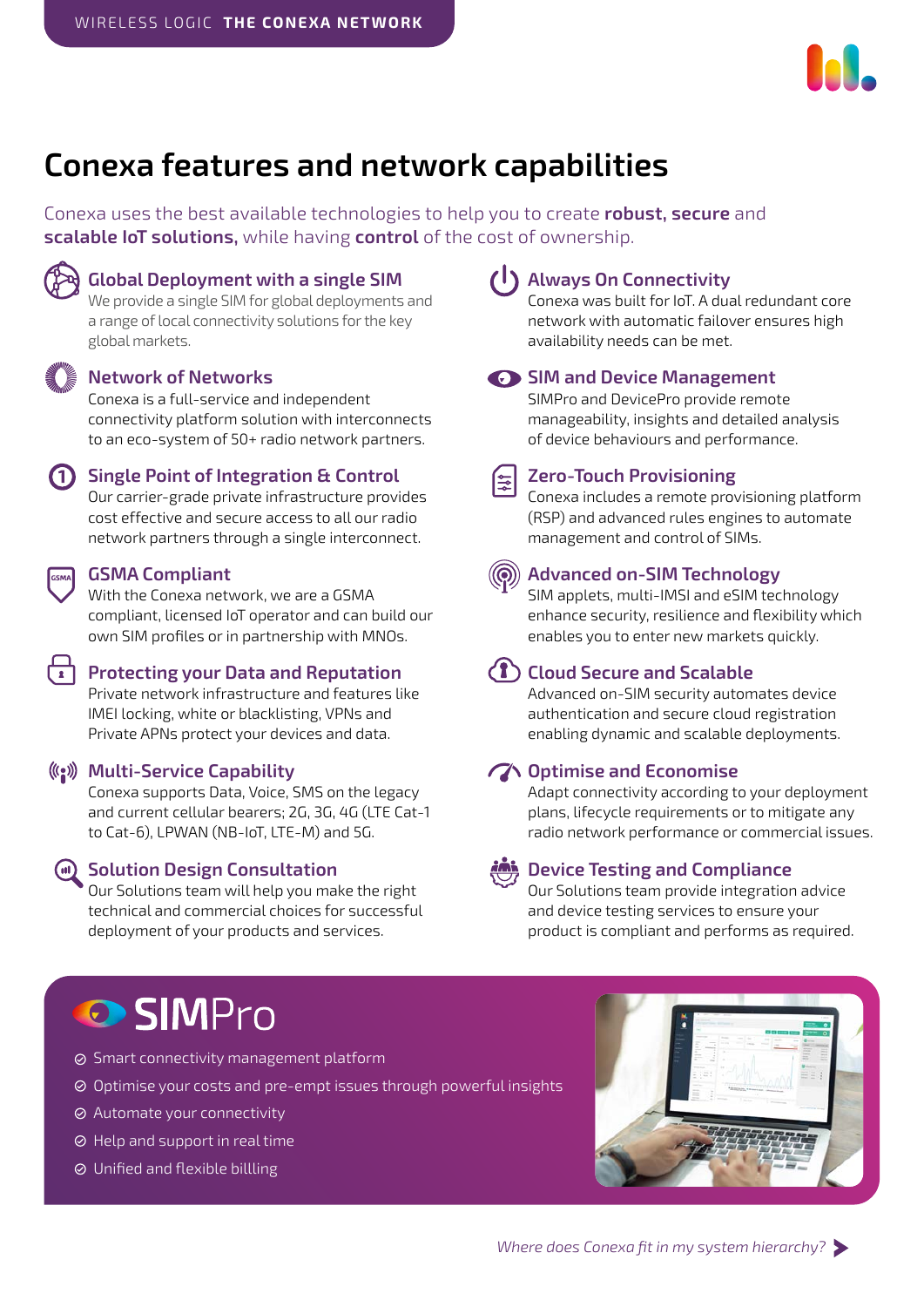

<span id="page-5-0"></span>